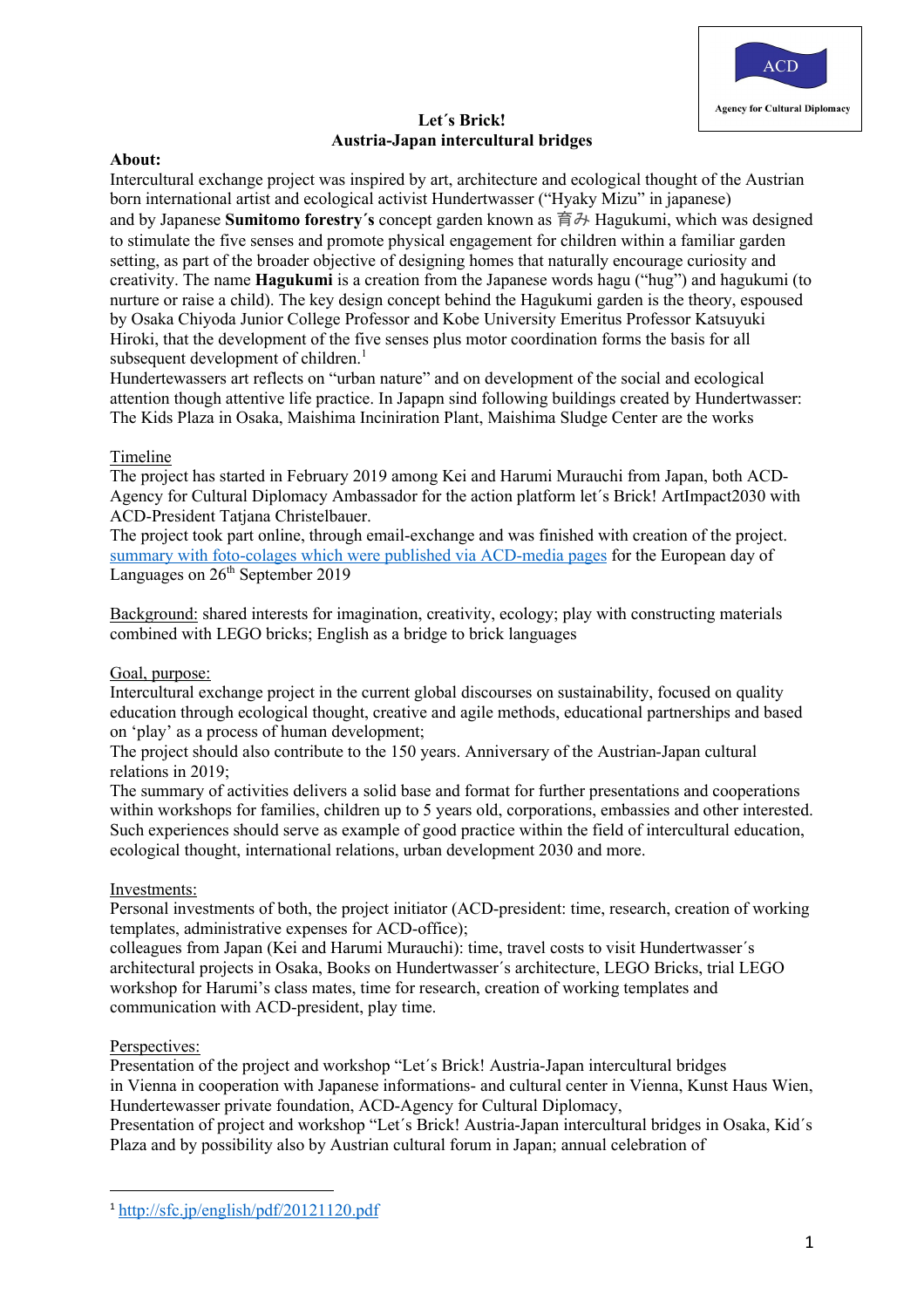Hundertwasser´s birthday with "Let´s Brick! Austria-Japan at Kid´s Plaza; format for creative language learning German-Japanese in museums, schools, for corporations, …

## **Reflections on activities during the intercultural exchange project Let´s Brick! Austria-Japan inspired by Hundertwassers art and ecological thought**

ACD-Agency for Cultural Diplomacy president Tatjana Christelbauer and Kei and Harumi Murauchi ACD-Agency for Cultural Diplomacy Ambassadors for the Let´s Brick! Platform in Japan

1. what have you learned about Austria within the project exchange?

Harumi: *Before participating the project, I knew the name of country, Austria. After starting the project, my first question is "who is Hundertwasser?". Then I search his works and thoughts. After that I understood Hundertwasser has his own perspective. I was really impressed about his style, following own flow.*

Kei: *After starting the project, I visited the art exhibition about Vienna. One of the art works was a photo on Japan's first joining to International Exhibition in Austria about 150 years ago. It reminds me that so long period over century. Participating the project has developed my curiosity on various things related to Austria, such as each history, emperor, food, and people.*

2. which words in German you could learn, which word you like the most?

Harumi & Kei: *Hundert + Wasser*

3. What could you improve in your personal life and profession through the Play Well intercultural exchange project?

Harumi: *Playing with LEGO with my friends. For example, imaginal town with fun. LEGO minifigure people hold monthly party for discussing ecological matters. Early on, they reduced CO2 by planting many flowers. In the imagination world, over time too many plants caused too many O2. Finally, people understood that balancing is the key.*

Kei: *Play well is also important for adult. Time for play? What is play? No purpose? What is my own intrinsic motivation?*

4. How you perceive the art and ecological thought of Hundertwasser in relation to play, creativity and ecology?

Kei: *Follow own heart and mind, like flow.*

5. How was your experience in communication with and guide from Tatjana Christelbauer regarding content :), kindness :), creativity :), curiosity :)? (evaluate by your choice with smiley, yes/no, numbers...)

6. Your general impression from project in one word: *"adventure"* and perspective for further "life" of activity/workshops: *participator's needs first.*

Short/brief reflexion of Harumi on her workshop on Hundertwasser:

*Harumi´s trial workshop was with her close friend in rental space. We designed workshop based on Harumi's workshop experience in her school, so participators could join easily. For example: make – communication "Koryu" – make time. We prepared LEGO blocks for the workshop. During preparing period, shortage of Lego blocks was our concern.*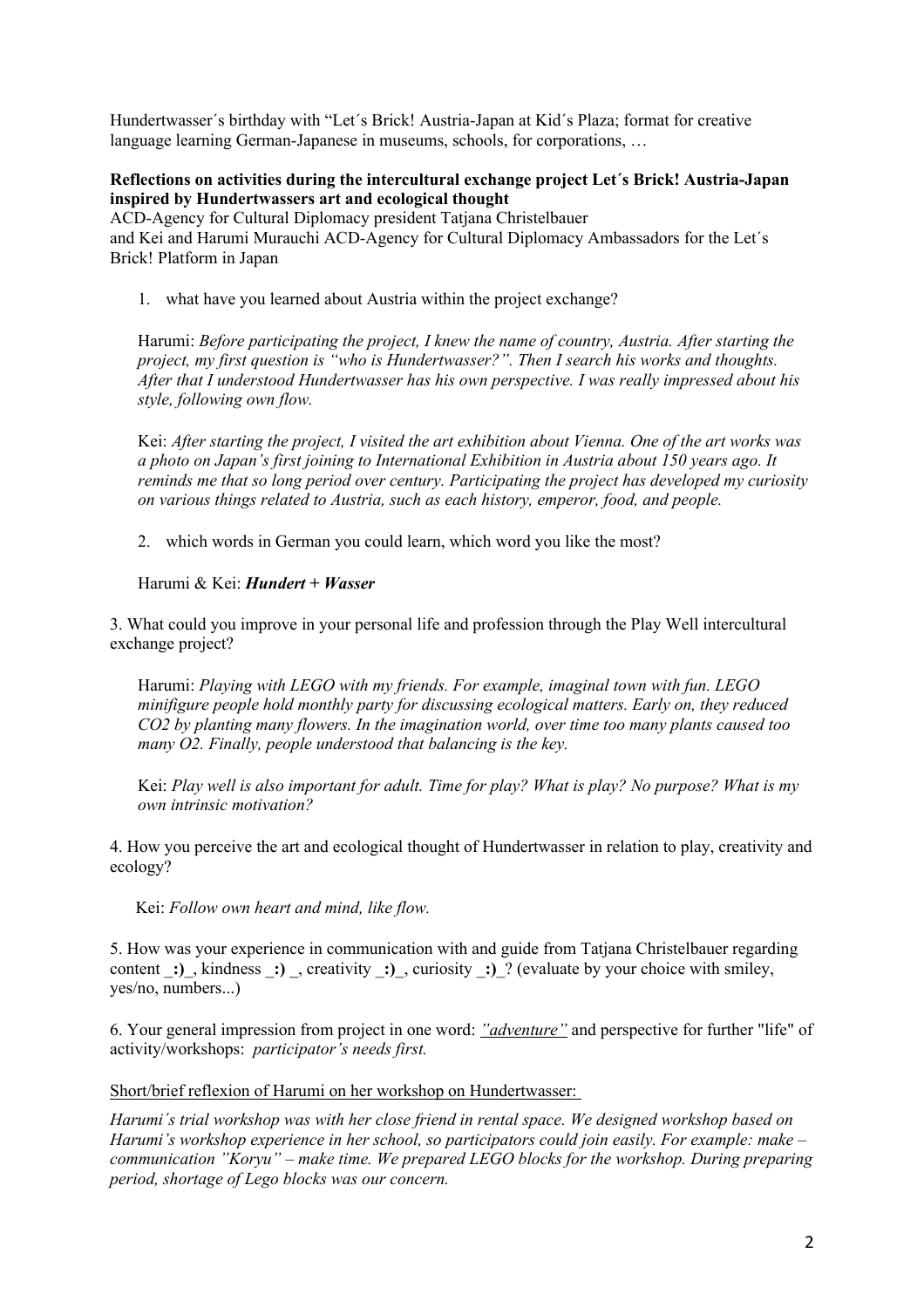## Short/brief reflexion of Kei´s workshop for families – activities:

*I had a plan of workshop for NTT's Family Day event as ACD Ambassador in April. From participators point of view, my plan has not close relation to Family Day as it´s purpose is developing engagement employees and their family. So I determined that the theme of LEGO workshop was reflecting events on Family day*

**Activity:** Composing words together in japanese for creative play as Hundertwasser did it and it is a kind of special "chaning-ability" of words in German:

In Japanese, *"SouzouryokuWoHagukumuOmocha"*. (In English "toys for play to develop own imagination", in German: "Fantasieleitendesspiel"

Souzouryoku: imagination; Hagukumu: develop; Omocha: toy for play

Word/s in Japanese/English/German to express:

*Kindness:* Yasashisa,Shinsetsu; German: Nett (Kind); Höflich (polite); Würden Sie … (would You);

*Friendly invitation:* (to play, asking question): Asobahen? Common expression in Kansai area

*Expression of gratitude:* Kansha simasu; German: Herzlichen Dank! English: cordial thank You!

"I visit the Ume garden, "Bai-En" garden in Osaka Castle Park in every winter to see the plum blossoms. Plum blossom in Japanese is "Ume". (Kei)

A proverb with positive/optimistic meaning: Kahou wa nete mate. Kahou: good results; Nete: by sleeping; Mate: Wait

In English: "just wait for good results by sleeping (after you did your best)". In German:

Chained japanese word-plays by Kei and Harumi inspired by Hundertwasser and Tatjana´s linguistic landscapes: HyakuMizu

We Japanese people use Katakana from German language, for example "Arbeit". But most of us don't know they are from German. Learning German (a little bit) was an opportunity to know about.

I will participate group photo exhibition in Osaka next month. I joined about half year monthly class for learning photography, research and practice. We will bring what we learned and practiced during the class to the exhibition. My title of work will be "inspired by Hundertwasser". Gallery Solaris https://solaris-g.com/portfolio\_page/191105/

Anyway, it is nice opportunity to learn and practice a first step of cultural diplomacy :) Many Thanks, Kei and Harumi

#### **Reflexion from Tatjana Christelbauer**

1. What have you learned about Japan within the project exchange? *I learned to perceive the culture through another "flower" - learning about the Reiwa and the meaning of the plum blossom, patience and attention for detail and closeness and appreciation to the beauties of nature. Before, I associated Japan only with cherry blossom.*